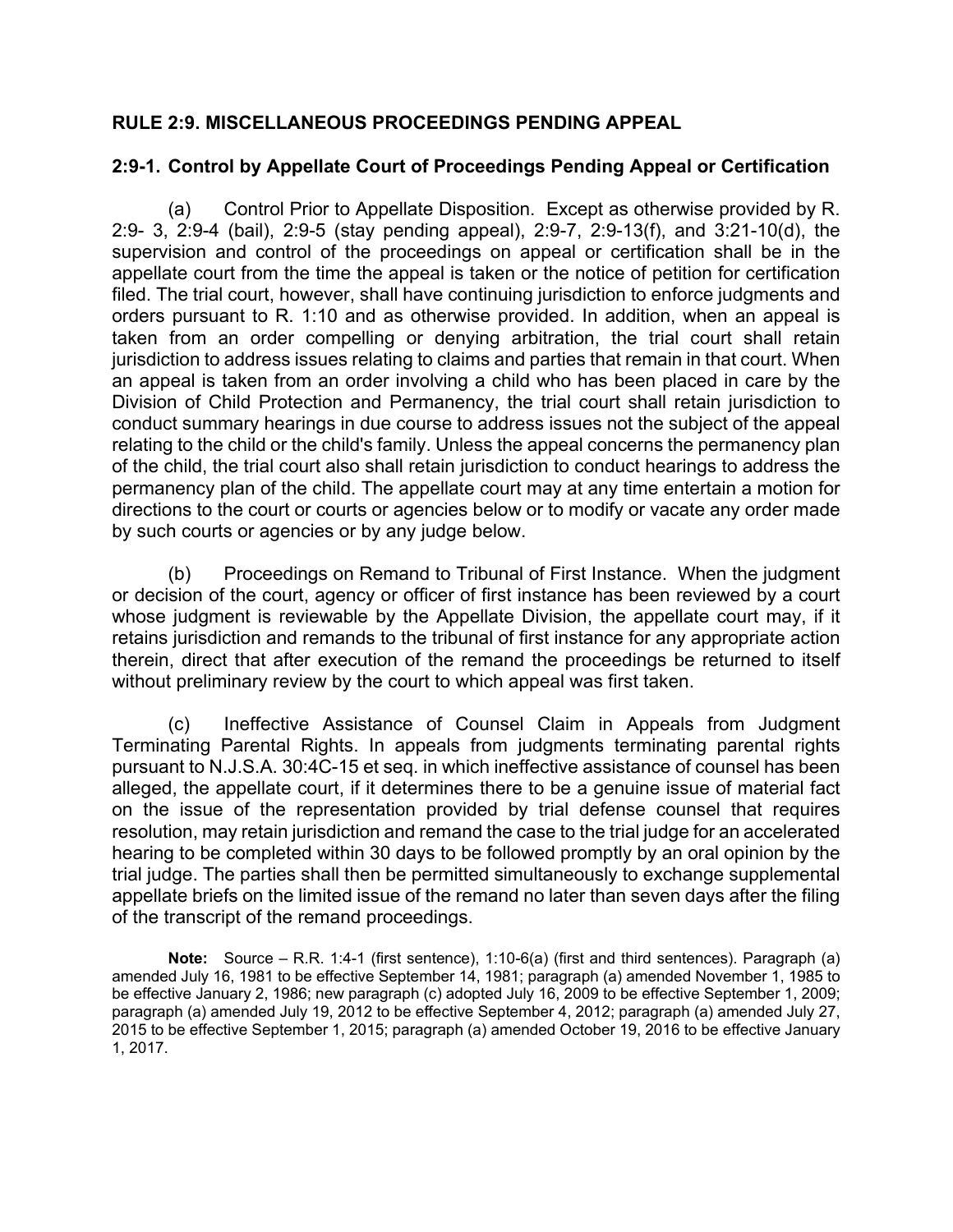### **2:9-2. Extension and Acceleration of Time; Adjournments**

The time fixed by these Rules for the taking of any proceeding on appeal or certification may not be extended by consent of the parties. Such extension may, however, be granted by order for good cause shown unless otherwise provided by Rule. The time schedule may be accelerated on the court's own motion or on the motion of a party. Adjournments, extensions with consent, and accelerations of time may be granted by the Chief Justice, or the Clerk of the Supreme Court acting under the direction of the Chief Justice, or by the presiding judge of a part of the Appellate Division or the Clerk of the Appellate Division acting under the direction of the presiding judge.

**Note:** Source – R.R. 1:7-13, 1:8-2(b); amended November 1, 1985 to be effective January 2, 1986.

## **2:9-3. Stay Pending Review in Criminal Actions**

(a) Imprisonment. A sentence of imprisonment shall not be stayed by the taking of an appeal or by the filing of a notice of petition for certification, but the defendant may be admitted to bail as provided in R. 2:9-4.

(b) Fine; Probation. A sentence to pay a fine and an order placing the defendant on probation may be stayed by the trial court on appropriate terms if an appeal is taken or a notice of petition for certification is filed. If the court denies a stay, it shall state its reasons briefly, and the application may be renewed before the appellate court. Pending the appellate proceedings, the court may require the defendant to deposit, in whole or part, the fine and costs with the official authorized by law to receive the same in the county in which the conviction was had, or may require a bond for the payment thereof, or may require the defendant to submit to an examination of assets, and may make an appropriate order restraining the defendant from dissipating any assets.

(c) Stay Following Appeal by the State. Notwithstanding paragraphs (a) and (b) of this rule, execution of sentence shall be stayed pending appeal by the State pursuant to N.J.S.A. 2C:44-1(f)(2). Whether the sentence is custodial or noncustodial, bail pursuant to R. 2:9-4 shall be established as appropriate under the circumstances. A defendant may elect to execute a sentence stayed by the State's appeal but such election shall constitute a waiver of the right to challenge any sentence on the ground that execution has commenced.

(d) Stay of Order of Enrollment in a Pretrial Intervention Program. An order of the trial court enrolling a defendant into a pretrial intervention program over the objection of the prosecutor shall be automatically stayed for fifteen days following the date of its entry, and if the prosecutor files a notice of appeal within said fifteen-day period, during the pendency of the appeal.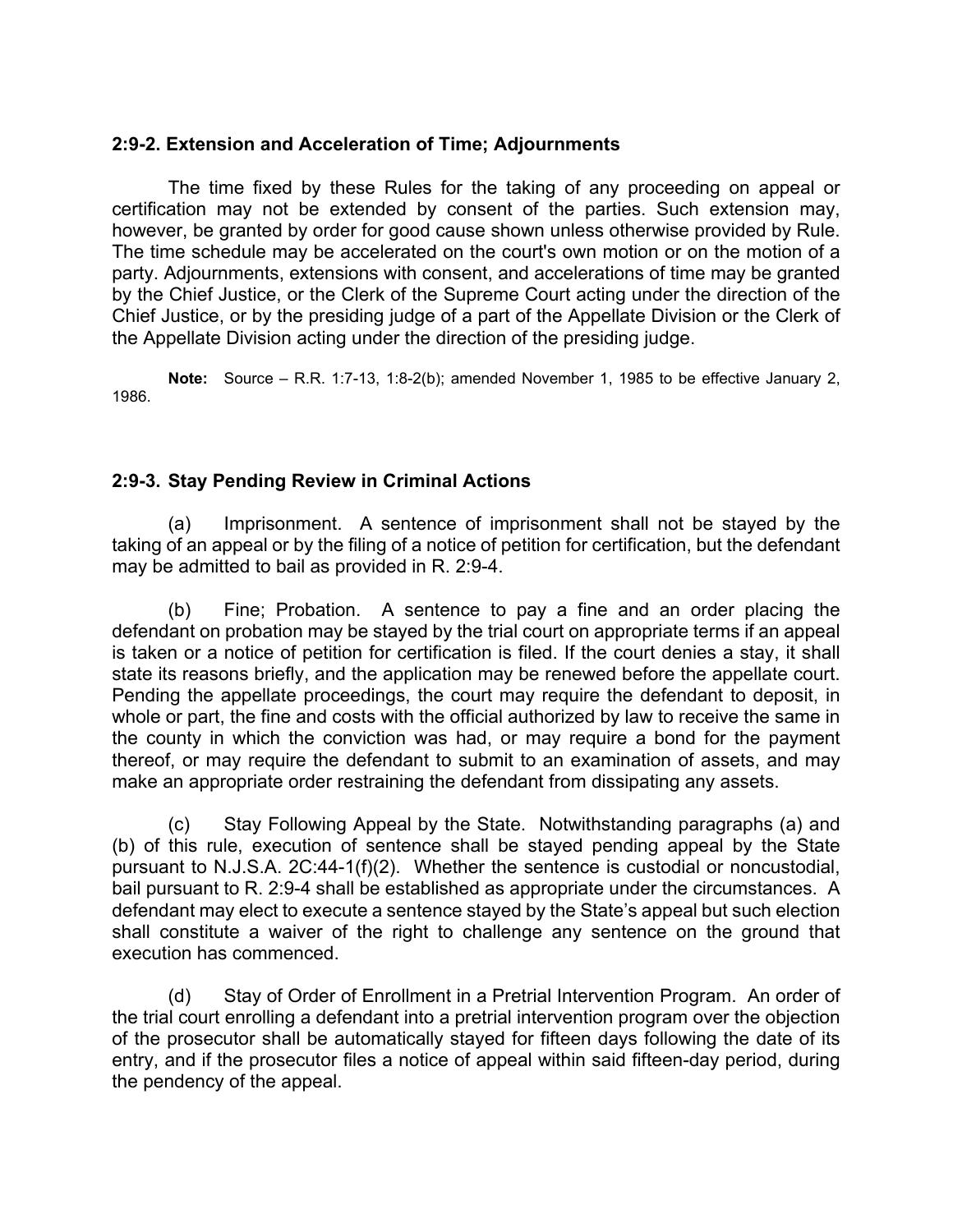(e) Court to Which Motion Is Made. Pending appeal or certification to the Supreme Court respecting a judgment of the Appellate Division, application for a stay pending review shall be first made to the Appellate Division.

**Note:** Source — R.R. 1:2-8(a) (sixth sentence), 1:4-3(a) (first sentence) (b)(c)(d); paragraph (c) amended and paragraph (d) deleted July 29, 1977 to be effective September 6, 1977; paragraph (c) caption amended July 24, 1978 to be effective September 11, 1978; paragraph (d) adopted September 10, 1979 to be effective immediately; paragraph (d) amended July 16, 1981 to be effective September 14, 1981; paragraph (e) adopted November 1, 1985 to be effective January 2, 1986; paragraphs (c) and (d) amended July 13, 1994 to be effective September 1, 1994; paragraph (e) redesignated as paragraph (f) and new paragraph (e) adopted June 28, 1996 to be effective September 1, 1996; paragraph (a) amended July 12, 2002 to be effective September 3, 2002; paragraph (d) amended July 28, 2004 to be effective September 1, 2004; paragraph (a) deleted, former paragraphs (b) and (c) redesignated as paragraphs (a) and (b), former paragraph (d) amended and redesignated as paragraph (c), and former paragraphs (e) and (f) redesignated as paragraphs (d) and (e) July 27, 2018 to be effective September 1, 2018; paragraph (c) amended July 31, 2020 to be effective September 1, 2020.

#### **2:9-4. Bail after Conviction**

Except as otherwise provided by R. 2:9-5(a), the defendant in criminal actions shall be admitted to bail on motion and notice to the county prosecutor pending the prosecution of an appeal or proceedings for certification only if it appears that the case involves a substantial question that should be determined by the appellate court, that the safety of any person or of the community will not be seriously threatened if the defendant remains on bail and that there is no significant risk of defendant's flight. Pending appeal to the Appellate Division, bail may be allowed by the trial court; or if denied by the trial court, by the Appellate Division; or if denied by the Appellate Division, by the Supreme Court. Following disposition in the Appellate Division and pending proceedings in the Supreme Court, bail may be allowed by the Appellate Division or if denied by the Appellate Division, by the Supreme Court. A copy of an order entered by an appellate court granting bail shall be forwarded by the clerk of the appellate court to the sentencing court and clerk of the trial court. A trial court denying bail shall state briefly its reasons therefor. A judge or court allowing bail may at any time revoke the order admitting defendant to bail.

**Note:** Source — R.R. 1:4-3(e), 1:4-4. Amended June 29, 1973 to be effective September 10, 1973. Amended July 17, 1975 to be effective September 8, 1975; amended July 13, 1994 to be effective September 1, 1994; amended July 10, 1998 to be effective September 1, 1998; amended July 27, 2018 to be effective September 1, 2018.

#### **2:9-5. Stay of Proceedings in Civil Actions, Contempts, and Arbitrations**

(a) Stay on Order; Bond, Other Security or Cash Deposit. Except as otherwise provided by R. 1:10 (Contempt), neither an appeal, nor motion for leave to appeal, nor a proceeding for certification, nor any other proceeding in the matter shall stay proceedings in any court in a civil action or summary contempt proceeding, but a stay with or without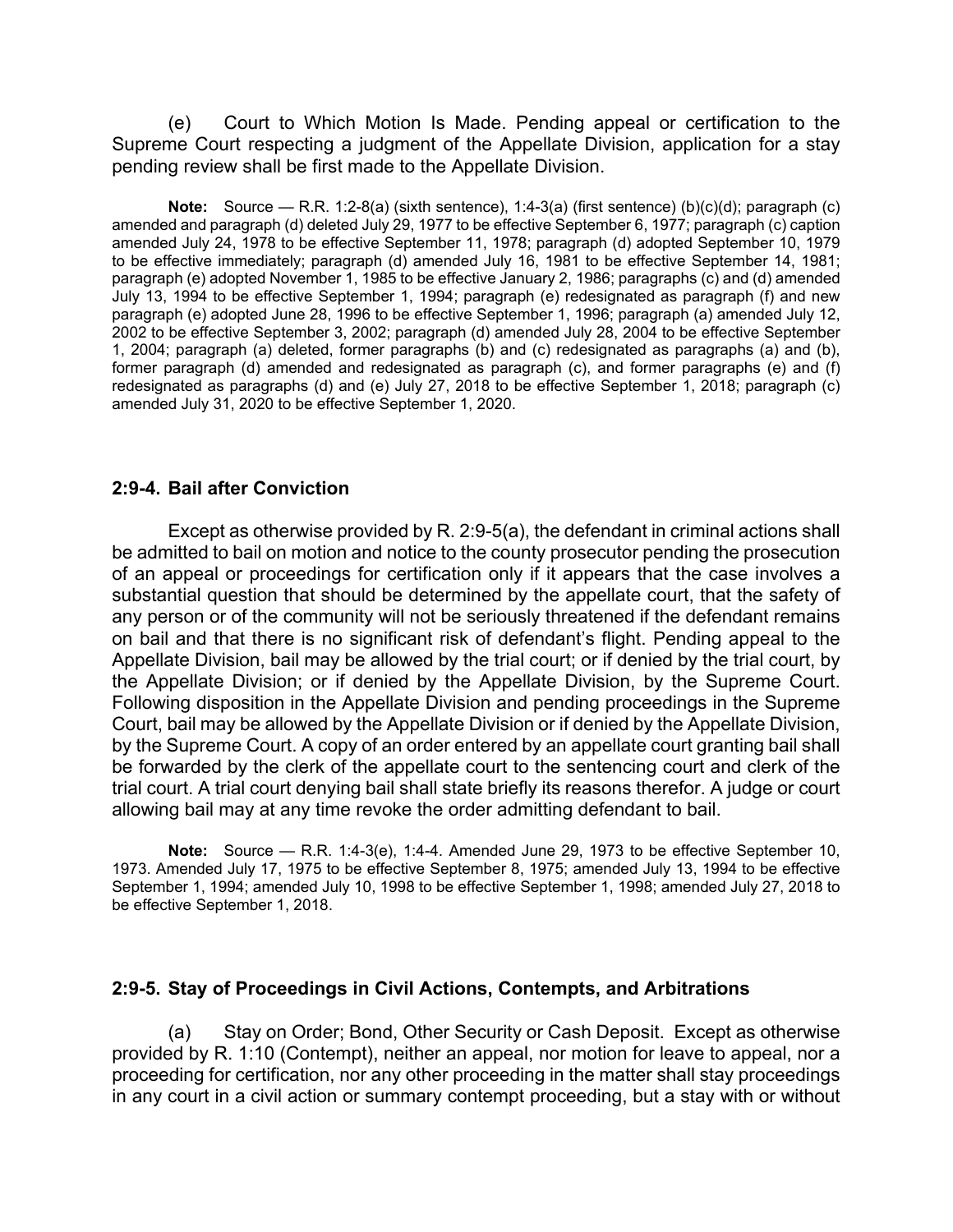terms may be ordered in any such action or proceeding in accordance with R. 2:9-5(b). If a stay is denied after conviction in a summary contempt proceeding, bail shall be allowed as provided by R. 2:9-4. A judgment or order in a civil action adjudicating liability for a sum of money or the rights or liabilities of parties in respect of property which is the subject of an appeal or certification proceedings shall be stayed only upon the posting of a supersedeas bond or other form of security pursuant to R. 2:9-6 or a cash deposit pursuant to R. 1:13-3(c), unless the court otherwise orders after notice and on good cause shown. Such posting or deposit may be ordered by the court as a condition for the stay of any other judgment or order in a civil action.

(b) Court to Which Motion Made. A motion for a stay in a civil action or contempt proceeding prior to the date of the oral argument in the appellate court or of submission to the appellate court for consideration without argument shall be made first to the court which entered the judgment or order. Thereafter the motion shall be made to the appellate court. If the motion is denied below, it may be made again to the appellate court; if granted below, the appellate court may entertain a motion to dissolve the stay. The grant or denial of a stay by the Appellate Division may be reviewed on motion to the Supreme Court on notice to the Appellate Division without taking an appeal to the Supreme Court. Following disposition in the Appellate Division and pending proceedings in the Supreme Court, a stay shall be sought in the first instance from the Appellate Division. Further relief from its order may be sought in the Supreme Court.

(c) Stay of Arbitration Pending Appeal. If an order compelling arbitration is appealed as of right pursuant to R. 2:2-3(a), then any party subject to the order may move in the trial court for a stay of the arbitration pending appeal. If so requested, the stay of the arbitration shall be granted unless the court finds that exceptional circumstances warrant the arbitration to proceed while the appeal is pending. If an order compelling or denying arbitration is appealed as of right pursuant to R. 2:2-3(a) in circumstances where the trial court retains jurisdiction over remaining claims or parties pursuant to the exception set forth in R. 2:9-1(a), any party may move in that court for a stay of proceedings pertaining to such remaining claims or parties pending appeal. The trial court shall exercise its sound discretion in the interests of justice in deciding whether to grant or deny the stay and whether any conditions shall apply. Any party may apply to the appellate court, by way of a timely motion filed in accordance with R. 2:8-1, to obtain review of the trial court's disposition of the application for a stay pending appeal.

**Note:** Source – R.R. 1:4-5, 1:4-6, 1:4-7, 1:10-6(b), 2:4-3 (first three sentences). Paragraph (b) amended July 14, 1972 to be effective September 5, 1972; paragraph (a) amended July 16, 1981 to be effective September 14, 1981; paragraph (b) amended November 1, 1985 to be effective January 2, 1986; paragraph (a) amended July 13, 1994 to be effective September 1, 1994; caption amended, paragraph (a) caption and text amended, and new paragraph (c) adopted July 19, 2012 to be effective September 4, 2012.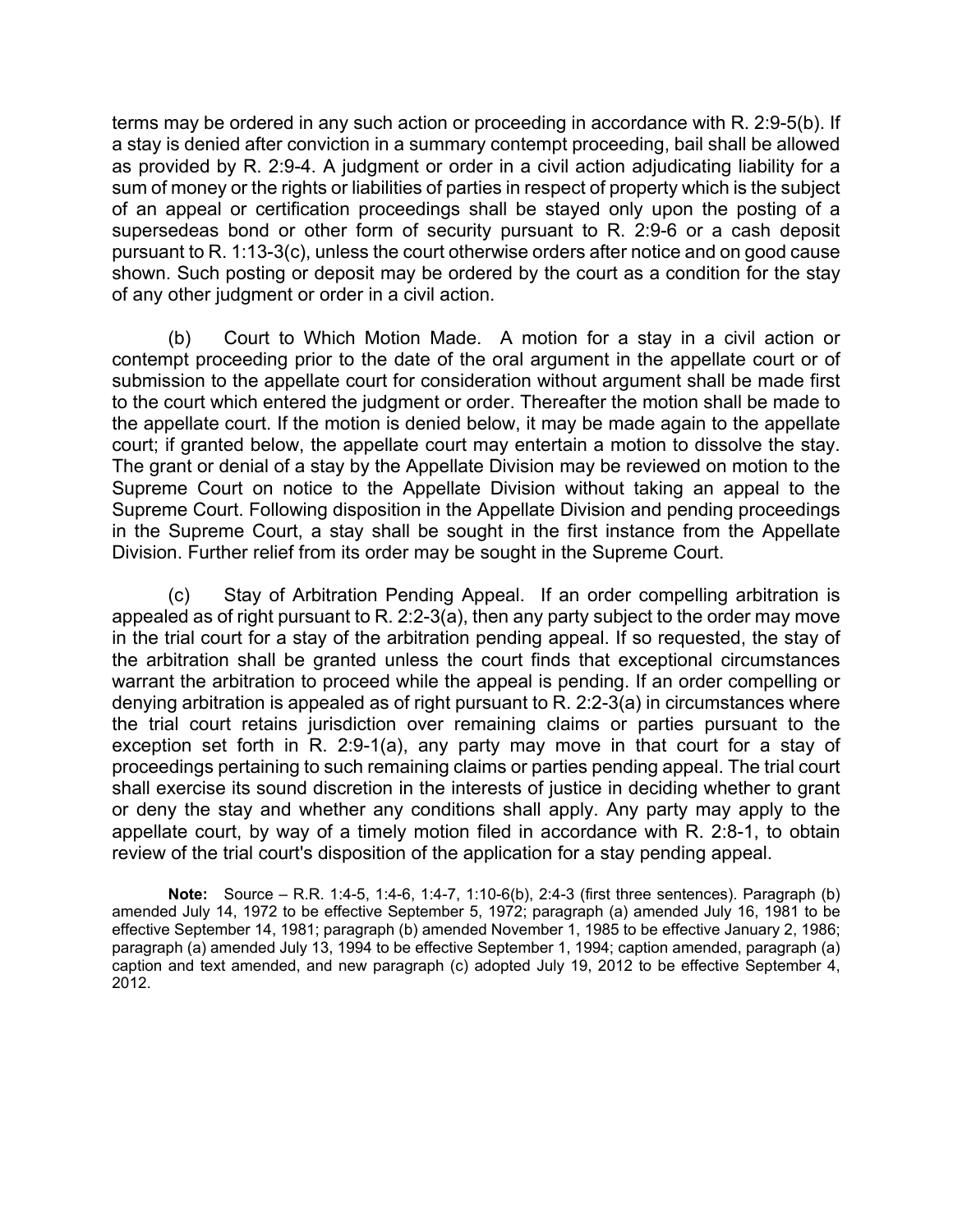## **2:9-6. Supersedeas Bond; Exceptions**

# (a) Supersedeas Bond; Other Form of Security.

(1) Except as otherwise provided in paragraph (c), the supersedeas bond or the form of security other than a supersedeas bond shall be presented for approval to the court or agency from which the appeal is taken, or to the court to which certification is sought, and shall have such surety or sureties as the court requires. Unless the court otherwise orders after notice on good cause shown, the bond or other form of security shall be conditioned for the satisfaction of the judgment in full, together with interest and trial costs, and to satisfy fully such modification of judgment, additional interest and costs and damages as the appellate court may adjudge.

(2) In determining whether good cause exists to approve a supersedeas bond in an amount less than the full judgment together with interest and trial costs or to approve a form of security other than a supersedeas bond either in the amount of the full judgment or an amount less than the full judgment together with interest and trial costs, the court shall consider all relevant factors, including, but not limited to, the amount and nature of the judgment, anticipated interest and costs, the availability and cost of a supersedeas bond or other form of security, the assets of the judgment debtor and of the judgment debtor's insurers, sureties and indemnitors, if any, the judgment debtor's ability to dissipate assets, and the risk of harm to the parties on the appeal. The burden shall be on the party seeking approval of a supersedeas bond in an amount less than the full judgment together with interest and trial costs or a form of security other than a supersedeas bond either in the full judgment amount or an amount less than the full judgment together with interest and trial costs to show that the posting of a supersedeas bond in the full judgment amount would cause undue economic hardship and that in the circumstances such lesser amount or other form of security is adequate and just. In the event the court approves a form of security other than a supersedeas bond or a supersedeas bond in an amount less than the amount of the judgment plus anticipated interest and costs, the court shall impose additional conditions on the judgment debtor to prevent the dissipation, the diminution in the aggregate value, or the diversion of the judgment debtor's assets during the appeal.

(3) When the judgment determines the disposition of the property in controversy or when such property is in the custody of the sheriff or when the proceeds of such property or a bond for its value is in the custody or control of the court below, the amount of the supersedeas bond shall be fixed at such sum only as will secure the damages recovered for the use and detention of the property, trial and appellate costs, and interest.

(4) In all other cases not specifically provided for herein the amount of the supersedeas bond shall be fixed by the court.

(b) Appellants Excepted. When an appeal is taken or certification sought by the State or any political subdivision thereof or any of their respective officers or agencies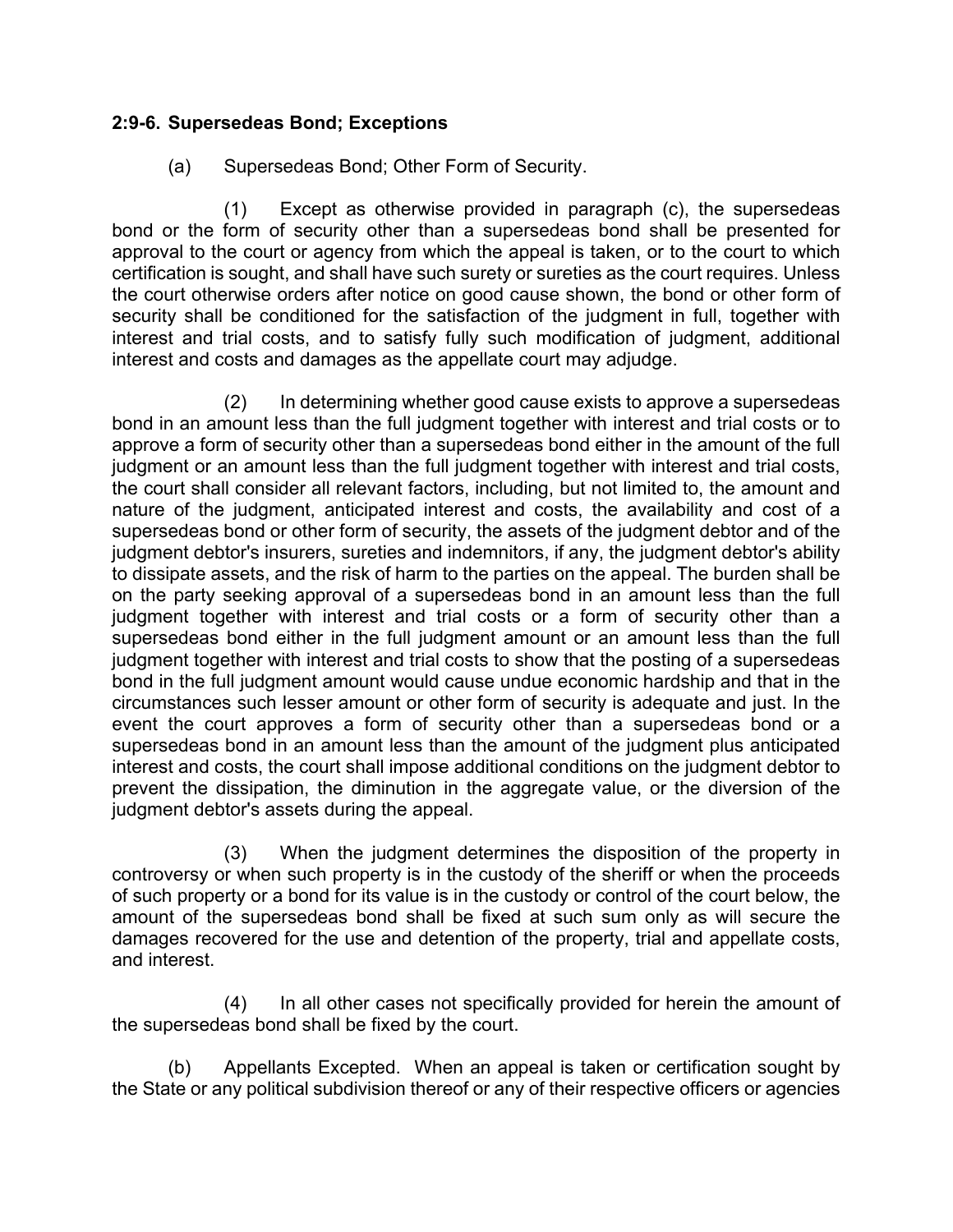or by direction of any of the principal departments of the State and the operation or enforcement of a judgment or order is stayed, no bond, obligation or other security shall be required from the appellant.

(c) Bail Forfeiture Appeals. Simultaneous with the filing of notice of appeal in respect of a bail forfeiture judgment by or on behalf of an insurer, the appellant shall deposit the full amount of the judgment with the Clerk of the Superior Court in cash or by certified, cashiers or bank check. The court for good cause shown may allow the posting of a supersedeas bond or other form of security in lieu of the cash deposit. Good cause, however, shall not be satisfied by an application to extend the time to locate the defendant or to stay payment of a forfeited bond, entry of a judgment, or preclusion from the bail registry maintained by the Superior Court. The notice of appeal in a bail forfeiture appeal shall be accompanied by proof of compliance with this rule. Such proof shall be provided by affidavit, unless the court otherwise orders.

**Note:** Source – R.R. 1:4-8(a) (c); paragraph (a) amended and paragraph (c) adopted July 28, 2004 to be effective September 1, 2004; paragraph (c) amended July 21, 2011 to be effective September 1, 2011; paragraph (a) caption amended, text of paragraph (a) redesignated as subparagraphs (a)(1), (a)(3) and (a)(4), new subparagraph (a)(2) adopted, and paragraph (c) amended July 19, 2012 to be effective September 4, 2012.

#### **2:9-7. Temporary Relief in Administrative Proceedings**

On or after the filing with the Appellate Division of a notice of appeal or of a notice of motion for leave to appeal from a state administrative agency or officer, a motion for ad interim relief or for a stay of the decision, action or rule under review shall be made in the first instance to the agency whose order is appealed from and, if denied, to the Appellate Division.

**Note:** Source – R.R. 4:88-12(a) (first sentence); amended July 24, 1978 to be effective September 11, 1978; amended November 1, 1985 to be effective January 2, 1986.

#### **2:9-8. Temporary Relief in Emergent Matters**

When necessary, temporary relief, stays, and emergency orders may be granted, with or without notice, by a single Justice of the Supreme Court or, if the matter is pending in the Appellate Division, by a single judge thereof, to remain in effect until the court acts upon the application. A request to the Supreme Court for emergent relief from an order or emergent application disposition of the Appellate Division may be made by contacting the Supreme Court Clerk's office, which will handle intake and referral of the matter to a single Justice on a rotating basis or to the full Court, as appropriate.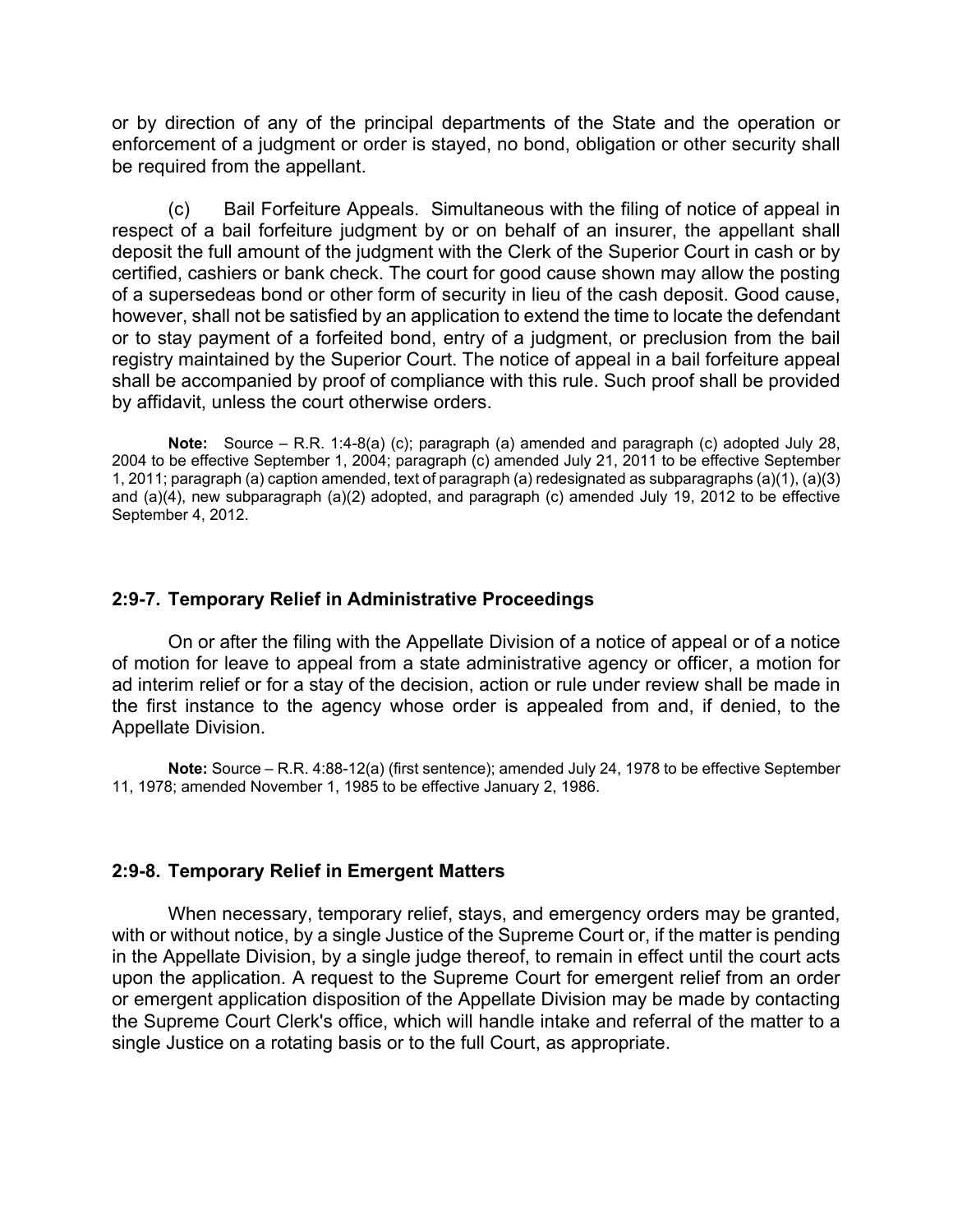**Note:** Source – R.R. 1:1-5A, 2:4-3 (fourth sentence), 4:88-12(a) (second sentence), 4:88-12(b); amended January 22, 1974, effective immediately; amended July 29, 1977 to be effective September 6, 1977; amended July 19, 2012 to be effective September 4, 2012.

#### **2:9-9. Sanctions for Non-Compliance with Rules**

Failure properly to prosecute or defend an appeal or proceedings for certification shall be ground for such action as the appellate court deems appropriate, including, but not limited to, dismissal of the appeal or petition, imposition of costs or attorney's fees or such other penalty as may be assessed personally against the attorney.

**Note:** Source – R.R. 1:4-1 (second sentence), 1:4-2(a) (b), 1:7-2 (seventh sentence), 1:19-6(a) (second sentence). Amended July 24, 1978 to be effective September 11, 1978.

#### **2:9-10. Effect of Appeal by the State**

An appeal by the State pursuant to N.J.S.A.  $2C:44-1(f)(2)$  shall not stay the entry of final judgment for purposes of an appeal or cross-appeal by the defendant.

**Note:** Adopted September 10, 1979 to be effective immediately; amended July 28, 2004 to be effective September 1, 2004; amended July 31, 2020 to be effective September 1, 2020.

#### **2:9-11. Sentencing Appeals**

In a criminal, quasi-criminal or juvenile action in the Appellate Division in which the only issue on appeal is whether the court imposed a proper sentence, briefs shall not be filed without leave of court and the matter shall be placed on a sentencing calendar for consideration by the court following oral argument, which shall be recorded verbatim. The appellate court at its discretion may direct the removal of any case from the sentencing calendar.

Note: Adopted November 2, 1987 to be effective January 1, 1988; amended January 19, 1989 to be effective February 1, 1989.

#### **2:9-12. [Deleted]**

**Note:** Rule 2:9-12 ("Proportionality Review in Capital Cases") adopted July 5, 2000 to be effective September 5, 2000; rule deleted July 27, 2018 to be effective September 1, 2018.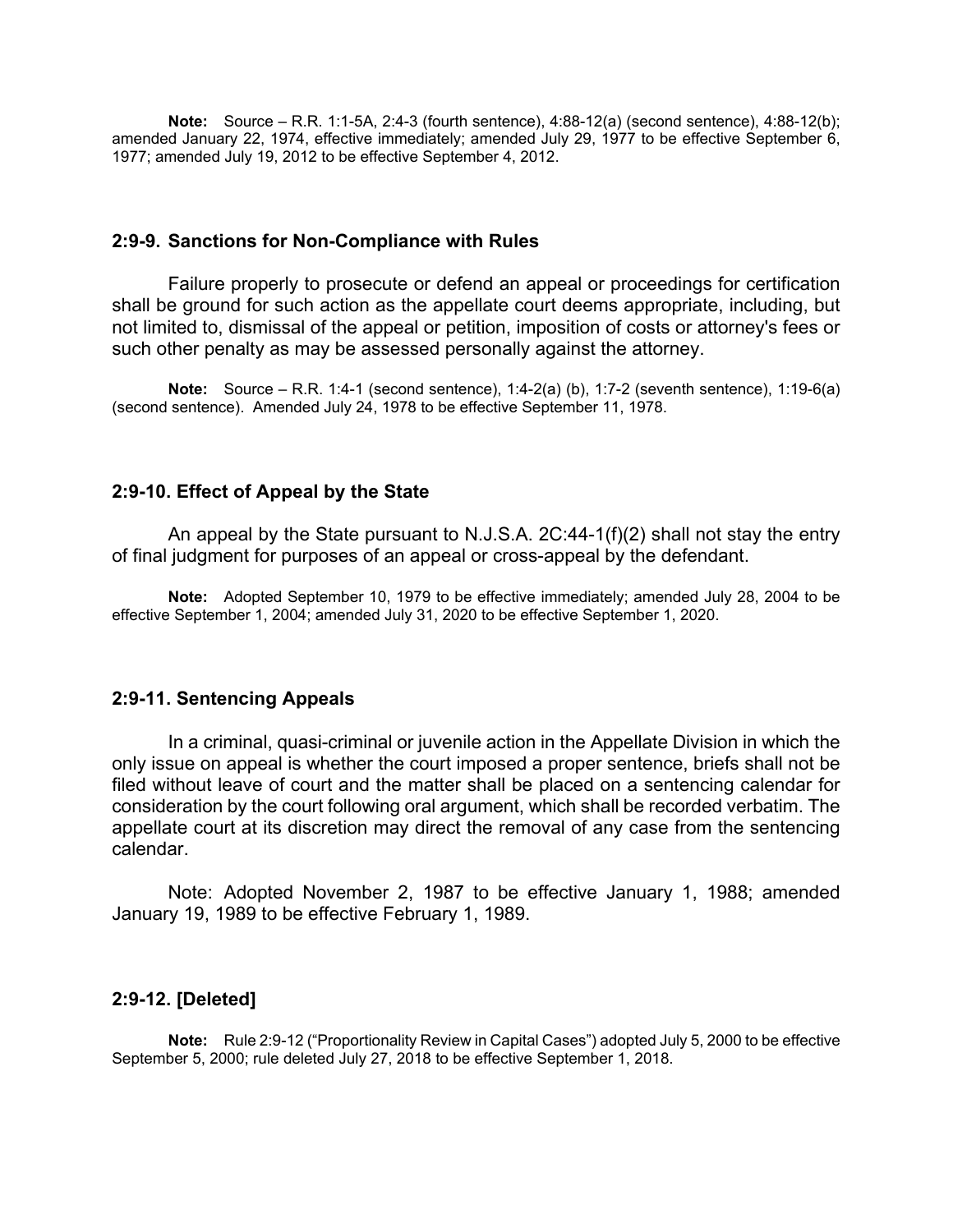# **2:9-13. Appeals from Orders Granting Pretrial Detention**

(a) Appealable Order; Expedition. An order granting a motion for pretrial detention pursuant to R. 3:4A shall be appealable as of right to the Appellate Division. Appeals filed pursuant to this rule shall be expedited.

(b) Time to File Appeal; Order Transcript. An appeal shall be taken by serving and filing a notice of appeal and required Expedited Information Form within seven days of entry of the order granting pretrial detention. If appellant believes that a transcript is necessary to the consideration of the issues on appeal, the transcript shall be ordered at the expedited delivery rate simultaneously with the service and filing of the notice of appeal. A transcript shall be presumed to be required in at least the following instances, unless appellant believes that a transcript is not necessary to decide the issues on appeal: when witnesses have testified in the trial court and the basis of the appeal depends on review of that testimony; when there are material differences between the written order and the oral decision or related colloquy by the court; when an oral procedural or evidentiary ruling is being challenged; and when the trial court's factual findings are challenged. Notwithstanding the above, the court retains the authority to direct that the transcript be ordered by appellant at any time, if, in its determination, the record presented is insufficient for consideration of the issues on appeal.

(c) Time for Serving and Filing Letter Briefs; Length of Letter Briefs; Reply Letter Briefs. In those appeals in which a transcript has been ordered, the appellant shall serve and file a letter brief and appendix within ten days after the delivery to appellant of the transcript. In those appeals in which no transcript has been ordered, and appellant has opted to file a letter brief, the letter brief and appendix shall be served and filed within ten days after the filing of the notice of appeal. Appellant's letter brief shall not exceed eight pages. The respondent shall serve and file an answering letter brief and appendix within ten days after the service of appellant's letter brief. In those appeals in which no transcript is required and the appellant has opted to rely on the Expedited Information Form and attachment, if any, in lieu of a letter brief, the respondent's brief and appendix shall be served and filed within ten days of the filing of the appellant's Expedited Information Form. Respondent's letter brief shall not exceed eight pages. No reply letter briefs or supplemental letter briefs shall be permitted without leave of court. There shall be no extensions of time to file letter briefs without leave of court.

(d) Consideration on the Record. Pretrial detention appeals shall be submitted for consideration on the record without argument, unless requested by the court. The following shall constitute the record on appeal:

- 1. Notice of appeal;
- 2. Expedited Information Form;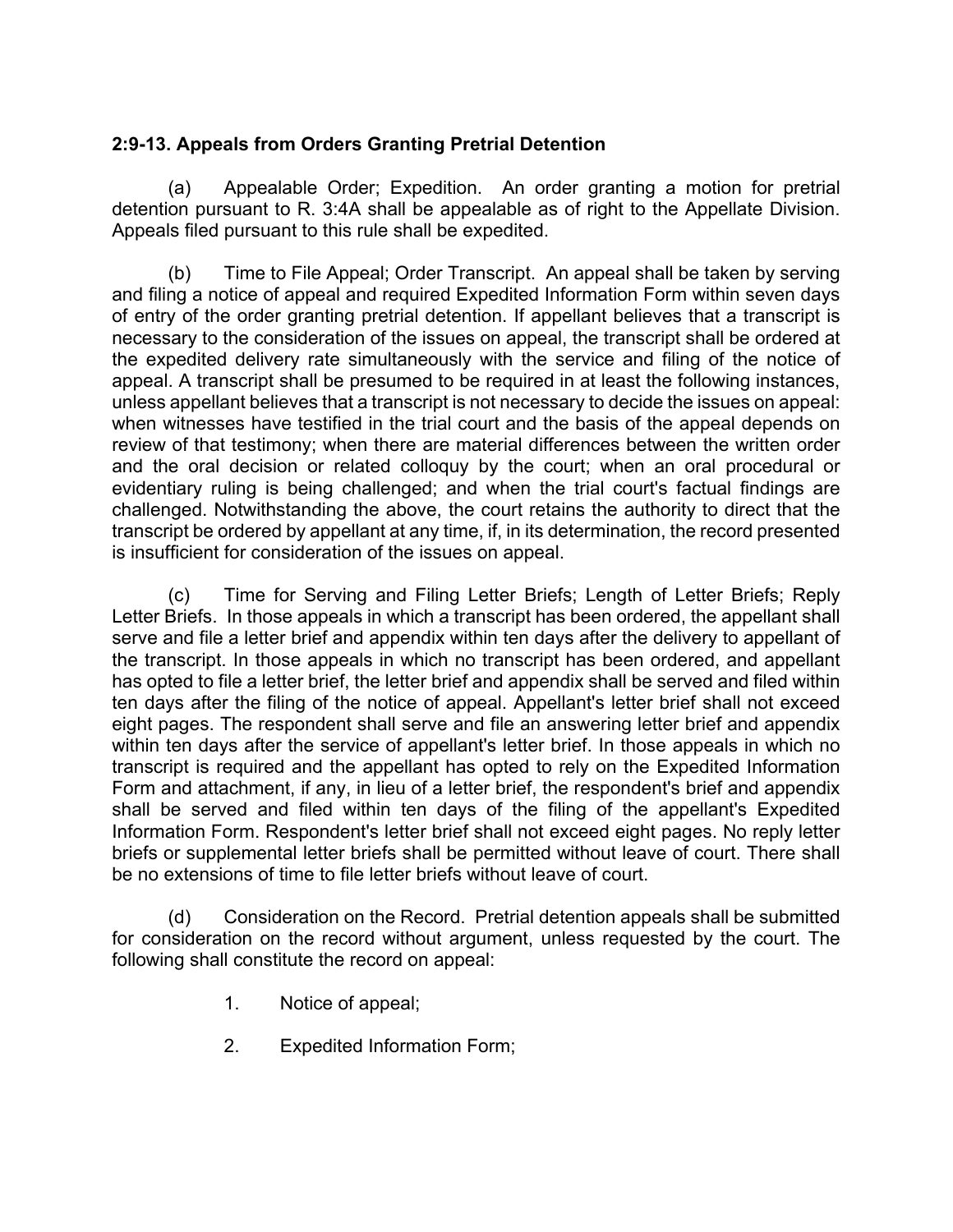3. Detention order with written findings of fact and statement of reasons;

- 4. Public Safety Assessment;
- 5. Briefs;
- 6. Appendices;
- 7. Transcript, when required.

(e) Disposition of Appeals. Appeals of orders granting pretrial detention pursuant to this rule may be disposed of by opinion or order.

(f) Trial Court Retention of Jurisdiction. The filing and pendency of an appeal taken pursuant to this rule shall not divest the trial court of jurisdiction, unless otherwise ordered by the court.

(g) Continuing Obligation to Inform Court of Change in Detention Status. Appellant's counsel shall have a continuing obligation to inform the court immediately if there is any change to the appellant's pretrial detention status.

(h) Electronic Filing Required by Attorneys. Appeals of orders granting pretrial detention filed by attorneys must be filed through the Appellate Division's electronic filing application.

(i) Paper Filing by Self-Represented Defendants. Appeals of orders granting pretrial detention filed by defendants representing themselves must be filed in paper.

**Note:** Adopted October 19, 2016 to be effective January 1, 2017.

# **2:9-14. Motion for Leave to Appeal from Disposition of R. 2:9-13 Appeal**

Following the disposition of an appeal as of right filed in the Appellate Division pursuant to R. 2:9-13 (Appeals of Orders Granting Pretrial Detention), requests for relief from the Supreme Court shall be by motion for leave to appeal. Such motions shall conform to the Rules of Court governing motions for leave to appeal, including but not limited to R. 2:5-6 (Appeals from Interlocutory Orders, Decisions and Actions) and R. 2:8- 1 (Motions), with the following exceptions:

(a) Supporting and answering briefs shall not exceed five (5) pages, exclusive of tables of contents and tables of citations;

(b) The record before the Supreme Court shall be limited to the parties' briefs on the motion for leave to appeal, the Appellate Division's disposition of the pretrial